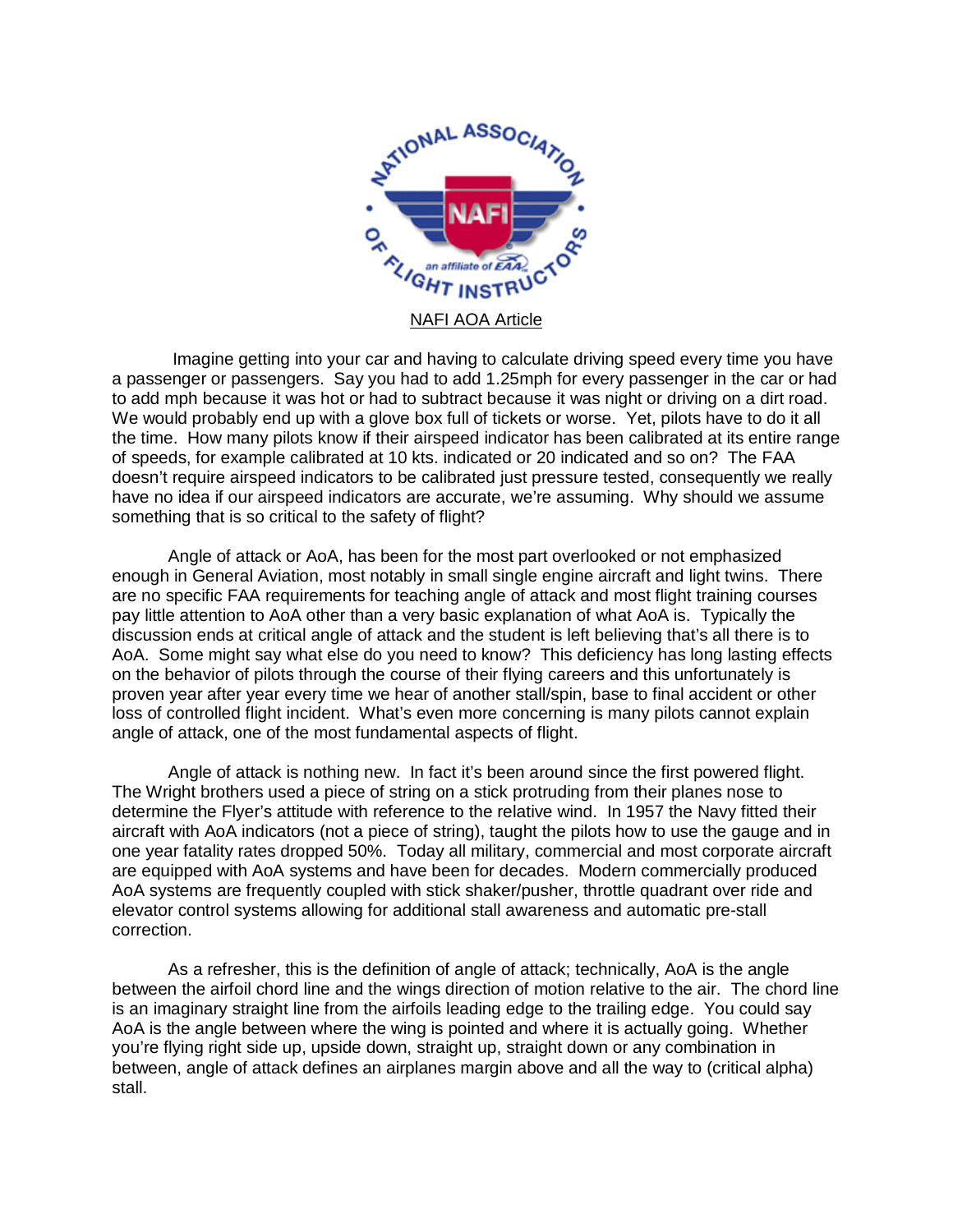All I need is an airspeed indicator. My instructor said airspeed is everything. I have 30,000 hours and never needed AoA. My airplane stalls at the same indicated airspeed every time (no it doesn't, it can't). And the best one, "I don't need no fancy gauge, I fly by the seat of my pants!" Famous last words. These are a few examples of reactions heard from pilots when discussing AoA. What would you do if the airspeed indicator malfunctioned or the pitot/static system was damaged and failed? Would you wait for the "buffet"? Can you feel the onset of an accelerated stall? The airspeed indicator is arguably an important flight instrument, but it is flawed under many circumstances. These flaws are often times revealed at the most critical times of flight, low airspeeds and low altitudes. Airspeed is the result of angle of attack, but airspeed indicators don't tell the whole story, angle of attack does.

Here are just a few examples of how AoA can help train flight students. As we all know one of the greatest challenges in training new flight students is building or developing perspectives, especially during landing. Using an AoA will clearly show the student if their angle for approach is correct. If not, it will assist them in making proper corrections. Locating the AoA display in the students' peripheral vision will allow the student to keep their head up and looking out of the plane during this critical time. AoA can be particularly useful during stall training as well. As angle of attack is increased the AoA indicator will show the loss of lift instantly right up to stall, consistently, at which time the student will recover normally. AoA will give the visual and even an aural indication leading up to the stall providing the student some level of comfort in anticipation of the screeching stall horn. Another benefit rarely if ever discussed is how AoA can be helpful for the non-pilot passenger. Because of AoA's simplicity, a short explanation of how the AoA works can help the passenger believe their chances to land the plane safely are much greater in the event anything were to happen to the pilot. Sounds like a nice addition to a future "Pinch Hitter" course. AoA will increase the opportunity to enhance and potentially reduce training time for student pilots.

Here are a number of reasons a pilot should have angle of attack in their plane.

- 1. AoA lets you know immediately whether the wing will support the aircraft or not. In other words, how much lift is available to you.
- 2. At high angles of attack, accurate airspeed indications are difficult due to position error.
- 3. AoA is not affected by gross weight, bank angle, load factor, speed or density altitude.
- 4. AoA will indicate proper approach speeds under all conditions of weight, CG, flap position, air density, turbulence or angle of bank.
- 5. AoA can instantly detect wind shear, immediately suggesting a solution.
- 6. When properly used, AoA can identify exact pitch attitude for best angle or rate of climb.
- 7. AoA can also indicate optimum long-range-cruise pitch attitude.

One of the major obstacles to getting GA airplanes equipped with AoA indicators has been cost. For many years the only systems available were very expensive and complicated. These type AoA systems require flight computers, multiple vanes and major modification to the aircraft. Another challenge has been the FAA and FSDO's. Through its confusing language, questionable interpretation and arbitrary enforcement of the FAR's the FAA and FSDO's have discouraged or prevented the installation of AoA in GA aircraft. Fortunately this is starting to change through the efforts of some at the FAA and in the aviation community.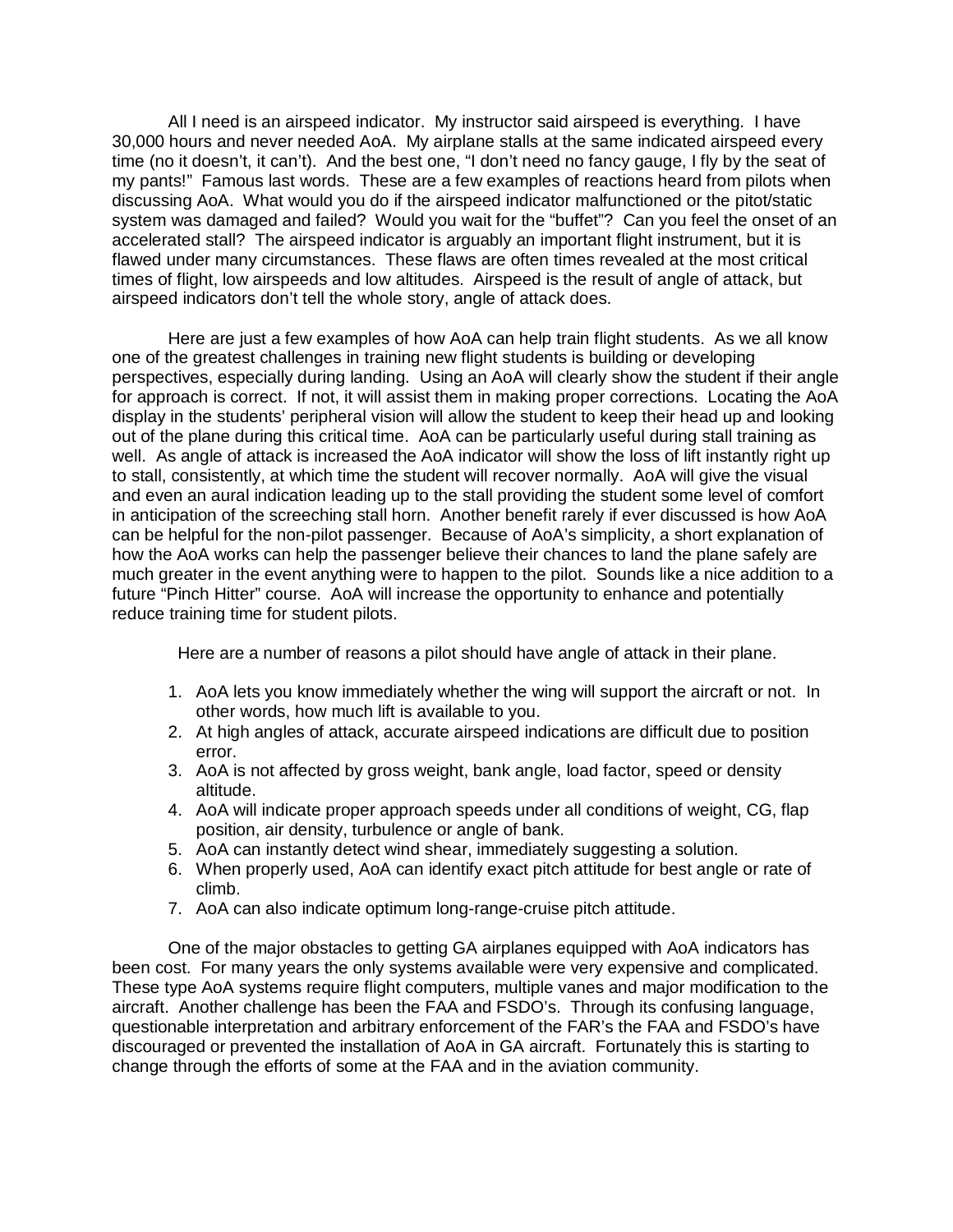Alpha Systems AOA is a Ramsey, Minnesota based, privately funded company who has been in business since 1996. Alpha Systems AOA has engineered and also manufactures the most comprehensive, accurate and affordable angle of attack system and displays for general aviation aircraft on the market. President of Depot Star, parent company of Alpha Systems AOA, private pilot Mark Korin began development of an AoA system after a low altitude stall and crash in an ultra-light. Fortunately Mark walked away from the incident but felt there was another, more reliable way that crash could have been avoided.

Knowing the inconsistencies and vagaries of airspeed indicators Mark Korin decided that the ability to identify angle of attack inside the airplane was the solution to many of the most common and preventable accidents in aviation. Throughout the majority of Mark Korins' aviation career he has been on a mission to give pilots the ability to measure angle of attack and save lives. With a 30 year background in medical device engineering and a passion for aviation he has been able to successfully design a reliable and repeatable angle of attack system. One Mark Korin's closest supporters Mr. Fred Scott, feels just as passionate about angle of attack.

Mr. Scott who is an experienced pilot himself, has endured the tragic loss of 3 close friends as a result of stall/ spin accidents each of whom did not have AoA in their planes. Upon learning of Alpha Systems AOA Mr. Scott decided to launch a major AoA campaign starting with extensive flight testing in his own aircraft. To help bring angle of attack awareness to General Aviation Mr. Scott donated many Alpha Systems AOA to flight schools and devoted a large part of his website to Alpha Systems AOA and angle of attack education which can be found at [www.ballyshannon.com/aviation.](http://www.ballyshannon.com/aviation) In addition to Mr. Scott's advocacy of AoA he has been active in helping change the way the FAA looks at angle of attack systems in GA aircraft. Through his and many others communication on the benefits of angle of attack with the FAA, the Small Airplane Directorate in December 2011 issued a letter stating normal installation of Alpha Systems AOA is to be considered a minor alteration requiring a logbook endorsement from an A&P or I.A. This eliminates the need for a 337 or STC still allowing Alpha Systems AOA to be installed in certified aircraft.

Alpha Systems AOA has greatly simplified the process and significantly reduced the cost of installing AoA in general aviation aircraft. Thoughtful engineering, superior materials, pilot minded design and relative ease of installation make it the premier AoA for GA aircraft. Alpha Systems AOA has the largest selection of AoA displays available on the market with 12 highly functional displays currently and 3 more systems in development. In addition, Alpha Systems has enhanced (audio) displays, a pressurized system, heated probes, dual cockpit displays and more, allowing **Alpha Systems AOA** to meet the needs of any general aviation pilot. Alpha Systems AOA is installed in planes from Cubs to King Airs including Warbirds such as the P-1D Mustang, Supermarine Spitfire, T6 Texans, T28 Trojans and others. Custom mounting plate fabrication is also available upon request for unique installations like the Grumman Widgeon that was just recently fitted with **Alpha Systems AOA**.

The AOA probe for the **Alpha Systems AoA** detects the changes of differential air pressure. The differential in air pressure is then converted to an electronic signal through the interface module which is then in turn sent to the display mounted in the cockpit. The probe mount system is riveted onto an anodized aluminum mounting plate which a fully adjustable and lockable. Also, the probe itself has no moving parts removing the potential for wear. One of the major factors in allowing installation to be considered a minor alteration is the probe mount. The probe mount is designed to replace an existing inspection port plate on the bottom of the wing